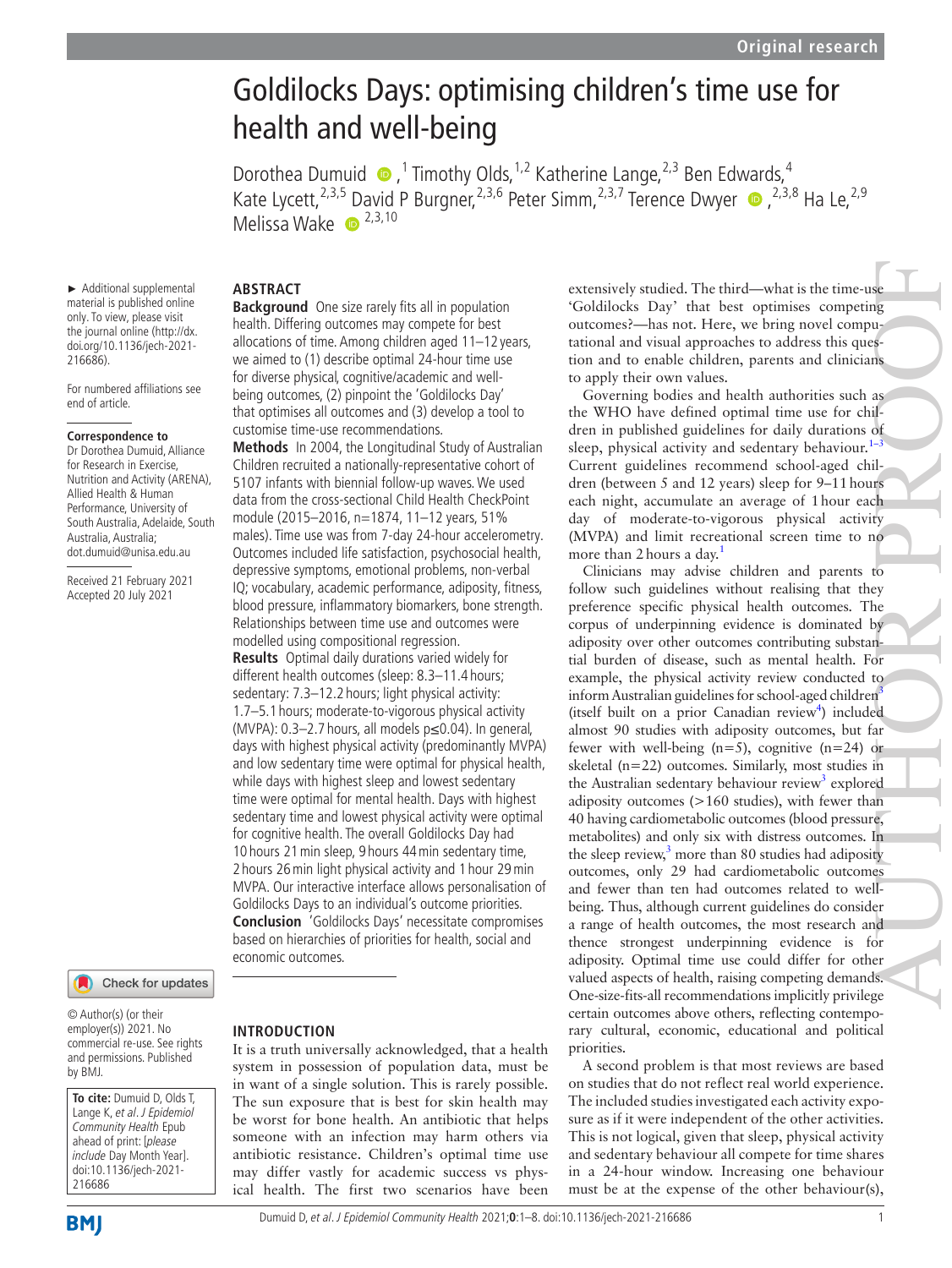meaning they are not independent but codependent. Research, and its interpretation and public health messages, should incorporate the codependency of time-use behaviours.<sup>[5](#page-7-3)</sup> A new approach to the analysis of time-use data—compositional data analysis—now allows the interplay between daily activities to be modelled through a log-ratio transformation of the codependent data.[6 7](#page-7-4) Although some studies using compostional data analysis were considered for the Canadian<sup>8</sup> and Australian 24-hour guidelines for children and young people, the lack of 24-hour studies was cited as the number one research gap. $3$  None of the included studies identified optimal durations of daily activities, or 'Goldilocks Days', where these durations are 'just right', that is, not too long and not too short, for best health outcomes.<sup>[9](#page-7-6)</sup>

In a national cohort of Australian children we aimed to (1) describe optimal 24-hour time-use compositions for each of the cohort's diverse physical, cognitive/academic and well-being domain outcomes, (2) pinpoint the 'Goldilocks' time-use composition that optimises all three domain outcomes and (3) develop a prototype interactive tool to customise time-use recommendations according to an individual's health priorities.

# **METHODS**

# **Study design and participants**

Participants were from the cross-sectional Child Health CheckPoint study,<sup>10</sup> nested between waves 6 and 7 of the Longitudinal Study of Australian Children (LSAC).<sup>11</sup> Briefly, in 2004, LSAC recruited a nationally-representative B (birth) cohort of 5107 infants through a two-stage random sampling design. Of these,  $n=3764$  (74%) were retained to wave 6 (10–11 years). The Child Health Check-Point comprised a physical health module of 1874 (50%) families from LSAC wave 6 (see [online supplemental file 1](https://dx.doi.org/10.1136/jech-2021-216686) for participant flow). Written informed consent to participate in CheckPoint and for data linkage with LSAC and nationally administered academic outcome scores was provided by a parent/guardian. There were no exclusion criteria. Child participants (11–12 years) were assessed face to face between February 2015 and March 2016.

# **Procedure**

CheckPoint measurements were taken at either a 3.5-hour visit to the Assessment Centre in one of Australia's seven major cities, a 2.5-hour Mini Centre visit in one of eight smaller regional cities, or a 1.5-hour home visit for those unable to attend a centre. LSAC measures were collected via home visits.

# **Measures**

#### Exposure and outcome variables

[Table](#page-2-0) 1 briefly describes the variables, with more details provided in [online supplemental file 2.](https://dx.doi.org/10.1136/jech-2021-216686) Time-use exposure variables were all derived from 7-day 24-hour wrist accelerometry collected for the CheckPoint assessment. CheckPoint outcome measures were used where available. Some measures were only collected during the LSAC waves. If variables were available at both LSAC waves 6 and 7 (depression and emotional problems), the wave 7 variable was used to limit potential reverse-causality. Similarly, the closest subsequent academic performance test was used (grade 7). Non-verbal IQ was drawn from wave 6 data; LSAC did not re-only collect this in wave 7 because IQ is very stable.

# Covariates

All analyses were adjusted for a priori potential confounders of sex, age, pubertal status and household socioeconomic position (SEP).<sup>12 13</sup> Sex and date of birth were obtained from Medicare (Australia's healthcare system). Participants self-reported

pubertal signs using an iPad version of the Pubertal Development Scale during the CheckPoint assessment.<sup>14</sup> From this, they were categorised as either pre-pubertal, early pubertal, mid-pubertal, late pubertal or postpubertal. A previously constructed composite *z*-score for LSAC (wave 6 scores), derived from parental occupation and education and household income, was used to indicate family-level SEP.<sup>15</sup> Body mass (for the bone strength model) was measured once (to the nearest 0.1kg, without shoes and in light clothing) during the body composition assessment, using the bioimpedance analysis scales. Standing height was measured without shoes or socks, using a portable rigid stadiometer (Invicta IP0955, Leicester, UK). The average of two measurements (to nearest 0.1cm) was used, with a third if the first two measures differed by  $\geq 0.5$  cm. Body mass index (for the fitness model) was calculated from mass and height and expressed as z-scores using international norms.<sup>[16](#page-7-12)</sup>

# **Data treatment and statistical analysis**

For each participant, accelerometry data from valid weekdays were averaged, and data from valid weekend day(s) were averaged. The weekday and weekend day averages were then weighted at 5:2 to represent the relative contribution of weekday and weekend days to a full week. Mean daily measured time use was 1432 min (SD=30). Using the  $R^{17}$  $R^{17}$  $R^{17}$  Compositions package,  $^{18}$  $^{18}$  $^{18}$ time-use compositions were described in terms of their compositional centre (the geometric means of each component, adjusted to sum to 24hours or 1440min). There were no zeros recorded in any activity variables.

#### Relationship between time use composition and outcomes

Time-use compositions (sleep, sedentary time, light physical activity and MVPA) were expressed as a set of isometric logratio (ilr) coordinates. Relationships between ilrs and individual health outcomes were explored using multiple linear regression models with robust standard errors. All models were adjusted for sex, age, pubertal status and SEP. The cardiovascular fitness model was additionally adjusted for body mass index z-score, and the bone strength model for total body mass. Where indicated, outcomes were transformed using Box-Cox, log or square-root transformations to normalise residual distributions. If model diagnostic plots indicated a non-linear relationship, quadratic terms for the composition (set of ilrs) were tested and retained if the quadratic term improved the model fit (partial F test  $p < 0.1$ ). Multiple regression parameters from the model type III analysis of variance indicated whether the overall time-use composition (set of ilrs) was associated with the outcome.

#### The optimal time-use composition for individual outcomes

The models were used to predict outcomes for a set of predictive time-use compositions that represented every possible 10min combination of activities within the empirical activity footprint of the study population. The limits of the set of predictive compositions were truncated at  $\pm 3$  SD. The ranges (in min/day) used for the predictive grid were: sleep=430–700; sedentary=360–790; light physical activity=90–420; MVPA=10–160.

The predictive compositions were expressed as ilrs. Next, the linear regression models described above were used to estimate the outcome for each predictive composition. The compositions associated at or above the 95th percentile (best 5%) of the outcome were considered to constitute the 'optimal' time-use zone. The optimal time-use composition for each individual outcome was described as the centre (compositional mean) of the optimal time-use zone.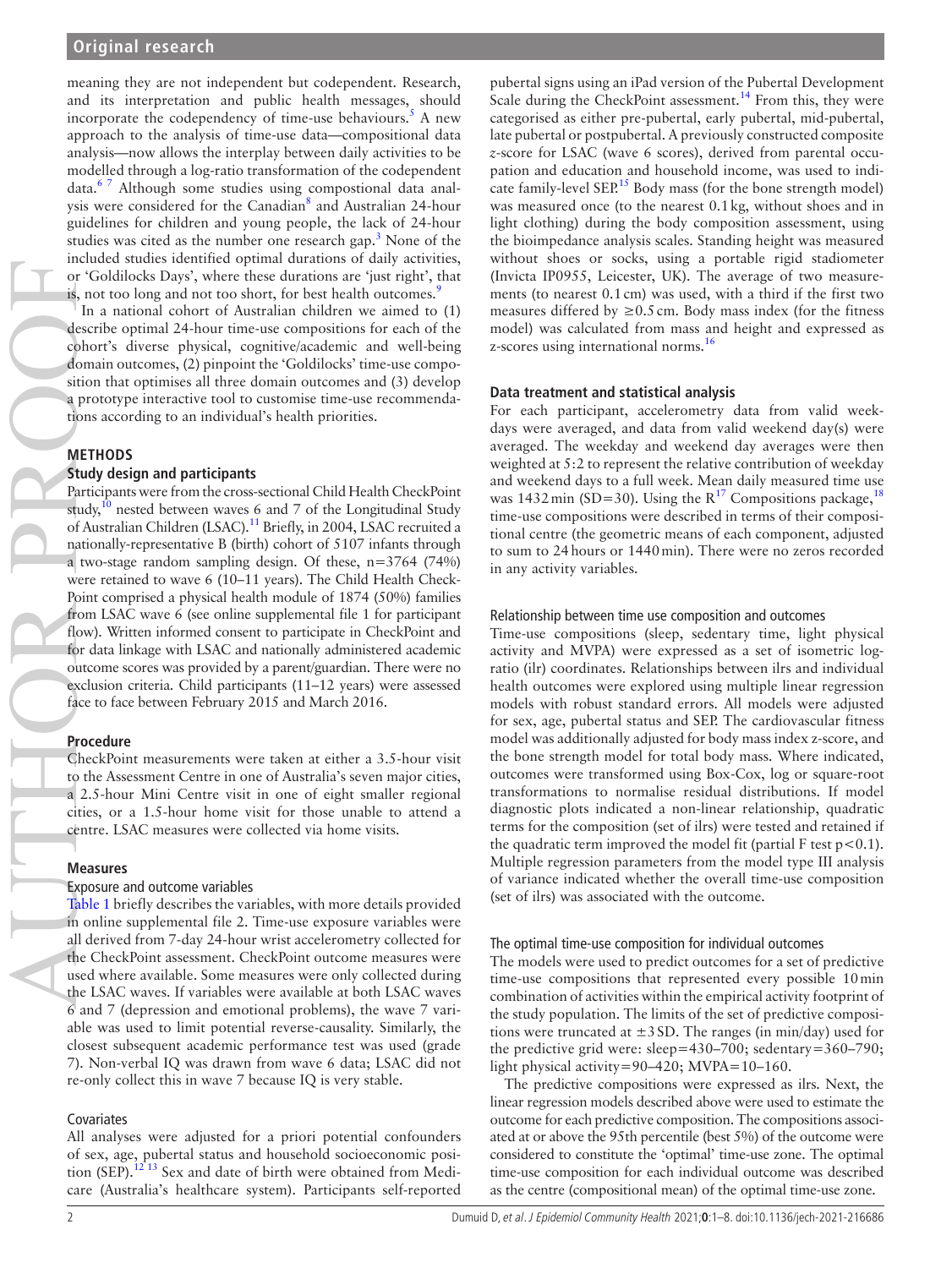# **Original research**

<span id="page-2-0"></span>

| Exposure and outcome measures used in the study<br>Table 1      |                                                                                                                                                                                                                                                                                                                                                     |                                                                                                                                                                                                                                                                                                                                                                                                                    |  |  |
|-----------------------------------------------------------------|-----------------------------------------------------------------------------------------------------------------------------------------------------------------------------------------------------------------------------------------------------------------------------------------------------------------------------------------------------|--------------------------------------------------------------------------------------------------------------------------------------------------------------------------------------------------------------------------------------------------------------------------------------------------------------------------------------------------------------------------------------------------------------------|--|--|
| <b>Measurement</b>                                              | Equipment/tool                                                                                                                                                                                                                                                                                                                                      | <b>Brief protocol</b>                                                                                                                                                                                                                                                                                                                                                                                              |  |  |
| Exposure: Time use                                              |                                                                                                                                                                                                                                                                                                                                                     |                                                                                                                                                                                                                                                                                                                                                                                                                    |  |  |
| Accelerometry* (sleep,<br>sedentary, LPA, MVPA)                 | <b>GENEActiv accelerometer</b><br>(Activinsights, UK), paper log for bed/<br>wake times and reason for removal.                                                                                                                                                                                                                                     | 24-hour protocol, over 7 days. <sup>27</sup> Data converted to 60 s epoch files. Sport non-wear imputed with 50% MVPA,<br>30% LPA and 20% sedentary time, based on Ridley et al. <sup>28</sup> Classified into energy expenditure bands using Phillips<br>cutpoints. <sup>29</sup> Validity criteria: waking wear >10 hours, sleep >200 min or sedentary time <1000 min. At least four<br>valid days.              |  |  |
| <b>Outcome: Mental health</b>                                   |                                                                                                                                                                                                                                                                                                                                                     |                                                                                                                                                                                                                                                                                                                                                                                                                    |  |  |
| Life satisfaction*                                              | Satisfaction Scale <sup>30</sup>                                                                                                                                                                                                                                                                                                                    | Brief Multi-Dimensional Students' Life Child completed five items via an iPad interface. Responses were averaged and linearly transformed to a 0-100<br>scale, higher scores indicating higher life satisfaction.                                                                                                                                                                                                  |  |  |
| Psychosocial*                                                   | PedsQL 4.0 <sup>31</sup> : Psychosocial                                                                                                                                                                                                                                                                                                             | Average of emotional, social and school domains, linearly transformed to a 0-100 scale.                                                                                                                                                                                                                                                                                                                            |  |  |
| Depression <sup>+</sup>                                         | SMFQ <sup>32</sup>                                                                                                                                                                                                                                                                                                                                  | Responses to 13 items were reversed and summed (0-26 scale), higher scores indicating higher depressive<br>feelings.                                                                                                                                                                                                                                                                                               |  |  |
| Emotional <sup>+</sup>                                          | SDQ <sup>33</sup>                                                                                                                                                                                                                                                                                                                                   | Scale of 5 items with three responses. Scored from 0 to 10, higher values indicating more problems.                                                                                                                                                                                                                                                                                                                |  |  |
| Outcome: Cognition and academic performance                     |                                                                                                                                                                                                                                                                                                                                                     |                                                                                                                                                                                                                                                                                                                                                                                                                    |  |  |
| Non-verbal IQ‡                                                  | <b>Matrix Reasoning: Wechsler</b><br>Intelligence Scale for Children, 4 <sup>th</sup> Ed <sup>34</sup>                                                                                                                                                                                                                                              | The instrument comprises 35 items of increasing complexity. Children started on Item 4, as it was appropriate to<br>their age. Reverse scoring was not implemented. Scores range from 0 to 20, with higher scores indicating higher<br>non-verbal IQ.                                                                                                                                                              |  |  |
| Receptive vocabulary*                                           | software with Cognition package)                                                                                                                                                                                                                                                                                                                    | NIH Picture Vocab test <sup>35</sup> : NIH Toolbox Child listened for word and then selected the picture that best represented the word's meaning. The adaptive test<br>used computer-based algorithms to quickly approximate and then precisely pinpoint ability. Scaled scores are<br>derived using population norms, higher values indicating better receptive vocabulary.                                      |  |  |
| Academic Performance                                            | Grade 7 tests<br>National Assessment Programme-<br>Literacy and Numeracy <sup>36</sup>                                                                                                                                                                                                                                                              | A nationally administered, standardised test for grade 7 assessed across five domains. Converted to a scale score<br>(0-1000). Academic domains were collapsed into two: literacy (arithmetic mean of language, reading, writing<br>and spelling scores) and numeracy, which were averaged to represent average academic performance.                                                                              |  |  |
| <b>Outcome: Physical measurements</b>                           |                                                                                                                                                                                                                                                                                                                                                     |                                                                                                                                                                                                                                                                                                                                                                                                                    |  |  |
| Adiposity: %Body fat*                                           | Bioimpedance Analysis: 2-limb Tanita<br>visits; 4-limb InBody230 (Biospace,<br>Seoul, South Korea) at centre visits                                                                                                                                                                                                                                 | Measured once to the nearest 0.1% in bare feet and light clothing. <sup>37</sup> Participant stood on the scale footplates<br>BC-351, (Kewdale, Australia) at home and with the 4-limb scales also held onto the horizontal handles.                                                                                                                                                                               |  |  |
| Cardiorespiratory<br>fitness: $VO_{2max}$ *                     | PWC170 test. <sup>38</sup> Cycle ergometer<br>(Monark 928G3, Sweden).<br>Heart rate monitor (Polar FT4,<br>Finland).                                                                                                                                                                                                                                | 60 RPM for three 2-min bouts, each bout at a higher work rate than the last. Estimated maximal work rate was<br>calculated from a regression of work rate on heart rate for each stage, extrapolated to an estimated maximal<br>heart. <sup>39</sup> VO <sub>2max</sub> was estimated from maximal work rate (WR <sub>max</sub> ): VO <sub>2</sub> max (mL/kg/min)=(0.012 WRmax (W)+0.36)/<br>body mass (kg). $38$ |  |  |
| Mean arterial blood<br>pressure*                                | SphygmoCor XCEL (AtCor Medical,<br>West Ryde, AUS)                                                                                                                                                                                                                                                                                                  | Systolic (SBP) and diastolic blood pressure (DBP) was measured three times, 1 min apart. <sup>40</sup> Mean arterial<br>pressures was calculated as $\frac{SBP - DBP}{3} + DBP$                                                                                                                                                                                                                                    |  |  |
| Inflammation: Glyc A*                                           | Nuclear MR (NMR)                                                                                                                                                                                                                                                                                                                                    | Semi-fasted. The Nightingale NMR metabolomics platform (Helsinki, Finland) was used for metabolomic lipid<br>profiling. <sup>41</sup>                                                                                                                                                                                                                                                                              |  |  |
| <b>Bone: Polar Stress-</b><br>Strain Index (SSI)<br>resistance* | Single Stratec XCT 2000L pQCT<br>scanner (Medizintechnik, Germany).                                                                                                                                                                                                                                                                                 | Tibial 66% site (shin), scan speed of 200 mm/s, slice thickness of 2.4 mm and voxel side of 0.4 mm. Bone<br>geometry and density measures derived with the MACRO analysis function, <sup>42</sup> polar SSI (bone strength) calculated<br>using a threshold of 480 (mg/cm <sup>3</sup> ). $43$                                                                                                                     |  |  |
| *CheckPoint<br>+LSAC wave 7.<br><b>‡LSAC</b> wave 6.            |                                                                                                                                                                                                                                                                                                                                                     | Glyc A, Glycoprotein acetylation; LPA, light physical activity; MVPA, moderate-to-vigorous physical activity; NIH, National Institutes of Health; PedsQL, Paediatric Quality of Life Inventory;<br>pQCT, peripheral quantitative CT; SDQ, Strengths and Difficulties Questionnaire; SMFQ, Short Mood and Feelings Questionnaire; VO <sub>2may</sub> , predicted maximal aerobic power.                             |  |  |
| composite domains                                               | The optimal time-use composition for overall health and well-being<br>The outcomes were classified into three domains, which were oper-<br>ationalised as composite sample-specific z-scores: mental health<br>(life satisfaction, psychosocial, depression, emotional problems),<br>cognition and academic performance (non-verbal IQ, vocabulary, | Customisable weighting of health and well-being outcomes<br>Alternate Goldilocks solutions were determined by applying<br>different weightings to the domains when calculating the overall<br>compositional centre. We created an R Shiny app <sup>19</sup> (code<br>provided in online supplemental file 3), images in the Supple-<br>mental File are author's own) to enable easy customisation of               |  |  |

The outcomes were classified into three domains, which were operationalised as composite sample-specific z-scores: mental health (life satisfaction, psychosocial, depression, emotional problems), cognition and academic performance (non-verbal IQ, vocabulary, academic performance) and physical measures (adiposity, fitness, blood pressure, inflammation, bone health). These domains were chosen as the outcome variables span public health, perceived physical and psychosocial health and education outcomes that are important to children, families and clinicians. The optimal time-use composition for each domain was described by finding the centre of the optimal compositions (best 5%) in that domain. To find the optimal time-use composition for overall health and well-being (Goldilocks Day), we found the compositional centre of the three optimal compositions for mental health, cognition and academic performance and physical measures.

Alternate Goldilocks solutions were determined by applying different weightings to the domains when calculating the overall compositional centre. We created an R Shiny app<sup>[19](#page-7-15)</sup> (code provided in [online supplemental file 3\)](https://dx.doi.org/10.1136/jech-2021-216686), images in the Supplemental File are author's own) to enable easy customisation of the weighting to be applied to each of the domains, providing a tailored Goldilocks solution.

# **RESULTS**

# **Sample characteristics**

[Table](#page-3-0) 2 describes the largest analytical sample. Compared with non-retained individuals (LSAC wave 6 cohort without valid CheckPoint accelerometry and complete covariate data), they did not differ by age or sex, but showed higher household-level SEP (SEP z-score mean 0.24, SD 0.99 vs mean −0.11, SD 0.98).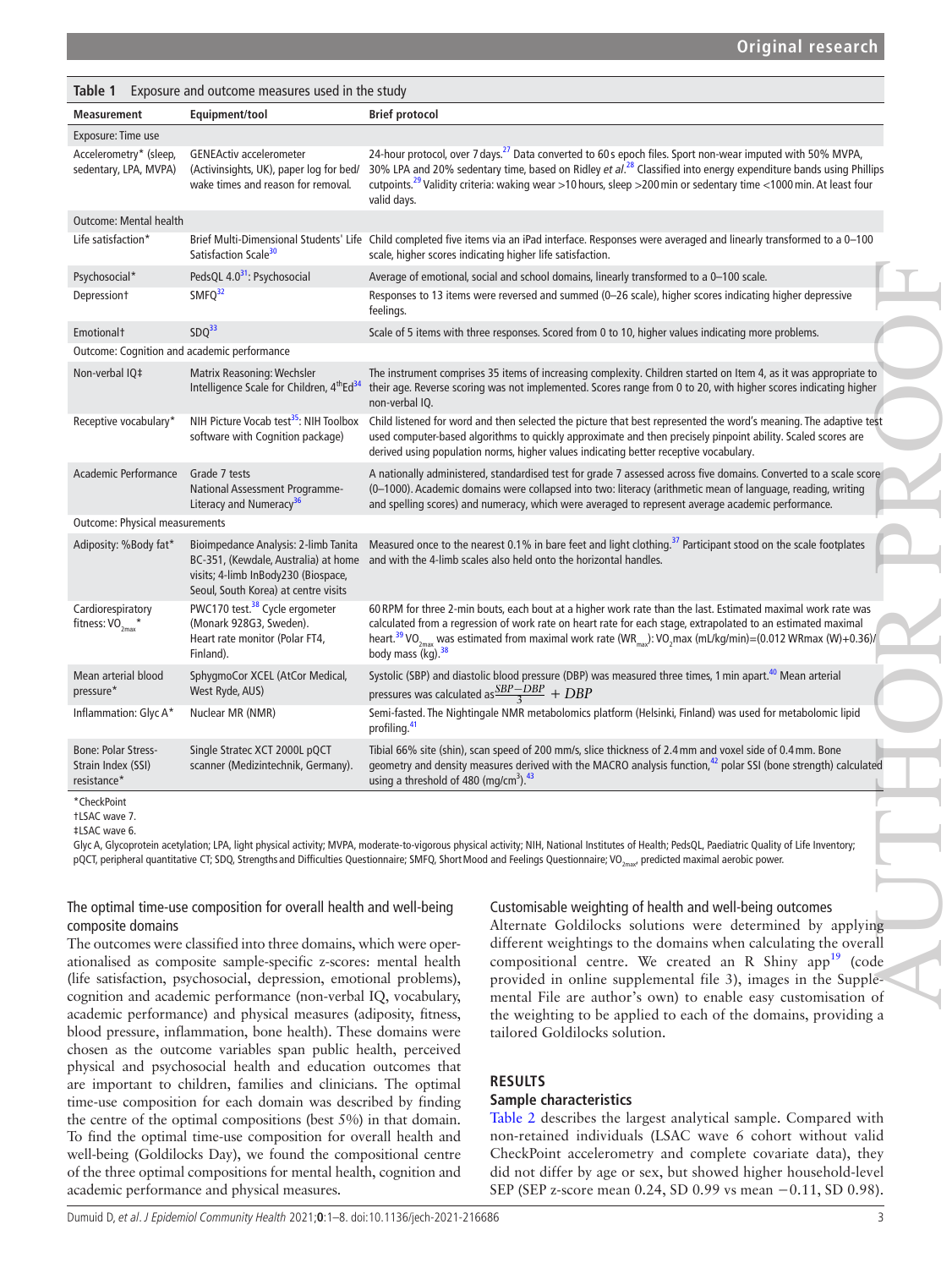<span id="page-3-0"></span>

| Table 2 | Participant characteristics |
|---------|-----------------------------|
|---------|-----------------------------|

| Characteristic                                                                                                                                                                                                                                                                                                                                                                                                                                                                                                                                                                                                                                                                                                                           | Largest analytical sample<br>$(n=1182)$                                |                                         |  |  |  |
|------------------------------------------------------------------------------------------------------------------------------------------------------------------------------------------------------------------------------------------------------------------------------------------------------------------------------------------------------------------------------------------------------------------------------------------------------------------------------------------------------------------------------------------------------------------------------------------------------------------------------------------------------------------------------------------------------------------------------------------|------------------------------------------------------------------------|-----------------------------------------|--|--|--|
| Sociodemographics                                                                                                                                                                                                                                                                                                                                                                                                                                                                                                                                                                                                                                                                                                                        |                                                                        |                                         |  |  |  |
| Sex, n (%)                                                                                                                                                                                                                                                                                                                                                                                                                                                                                                                                                                                                                                                                                                                               | Male                                                                   | 603 (51)                                |  |  |  |
|                                                                                                                                                                                                                                                                                                                                                                                                                                                                                                                                                                                                                                                                                                                                          | Female                                                                 | 579 (49)                                |  |  |  |
| Age (year), mean (SD)                                                                                                                                                                                                                                                                                                                                                                                                                                                                                                                                                                                                                                                                                                                    |                                                                        | 12.0 (0.4)                              |  |  |  |
| Pubertal status, n (%)                                                                                                                                                                                                                                                                                                                                                                                                                                                                                                                                                                                                                                                                                                                   | Prepubertal                                                            | 120 (10)                                |  |  |  |
|                                                                                                                                                                                                                                                                                                                                                                                                                                                                                                                                                                                                                                                                                                                                          | Early pubertal                                                         | 297 (25)                                |  |  |  |
|                                                                                                                                                                                                                                                                                                                                                                                                                                                                                                                                                                                                                                                                                                                                          | Mid-pubertal                                                           | 604 (51)                                |  |  |  |
|                                                                                                                                                                                                                                                                                                                                                                                                                                                                                                                                                                                                                                                                                                                                          | Late pubertal                                                          | 155 (13)                                |  |  |  |
|                                                                                                                                                                                                                                                                                                                                                                                                                                                                                                                                                                                                                                                                                                                                          | Post-pubertal                                                          | $6$ ( $<$ 1)                            |  |  |  |
| Socioeconomic z-score, mean (SD)                                                                                                                                                                                                                                                                                                                                                                                                                                                                                                                                                                                                                                                                                                         |                                                                        | 0.24(0.99)                              |  |  |  |
| Time use                                                                                                                                                                                                                                                                                                                                                                                                                                                                                                                                                                                                                                                                                                                                 |                                                                        |                                         |  |  |  |
| 24-hour activity (min/day), mean<br>(SD)                                                                                                                                                                                                                                                                                                                                                                                                                                                                                                                                                                                                                                                                                                 | Sleep                                                                  | 566 (47)                                |  |  |  |
|                                                                                                                                                                                                                                                                                                                                                                                                                                                                                                                                                                                                                                                                                                                                          | Sedentary time                                                         | 554 (81)                                |  |  |  |
|                                                                                                                                                                                                                                                                                                                                                                                                                                                                                                                                                                                                                                                                                                                                          | LPA                                                                    | 251 (57)                                |  |  |  |
|                                                                                                                                                                                                                                                                                                                                                                                                                                                                                                                                                                                                                                                                                                                                          | <b>MVPA</b>                                                            | 62 (34)                                 |  |  |  |
| 24-hour activity (min/day),<br>compositional centre*                                                                                                                                                                                                                                                                                                                                                                                                                                                                                                                                                                                                                                                                                     | Sleep; sedentary; LPA; MVPA                                            | 577; 560;<br>250; 53                    |  |  |  |
| <b>Outcomes</b>                                                                                                                                                                                                                                                                                                                                                                                                                                                                                                                                                                                                                                                                                                                          |                                                                        |                                         |  |  |  |
| Life satisfaction, median (IQR)                                                                                                                                                                                                                                                                                                                                                                                                                                                                                                                                                                                                                                                                                                          | <b>Brief Multi-Dimensional</b><br>Students' Life Satisfaction<br>Scale | 86 (76–<br>94) <sup>n=1180</sup>        |  |  |  |
| Psychosocial, median (IQR)                                                                                                                                                                                                                                                                                                                                                                                                                                                                                                                                                                                                                                                                                                               | PedsQL 4.0: Psychosocial<br>Health domain                              | $80(68 -$<br>$88)^{n=1182}$             |  |  |  |
| Depression, median (IQR)                                                                                                                                                                                                                                                                                                                                                                                                                                                                                                                                                                                                                                                                                                                 | Short Mood and Feelings total<br>score                                 | $2(0-5)^{n=1113}$                       |  |  |  |
| Emotional problems, median (IQR)                                                                                                                                                                                                                                                                                                                                                                                                                                                                                                                                                                                                                                                                                                         | SDQ Emotional problems score                                           | $2(1-4)^{n=1113}$                       |  |  |  |
| Non-verbal IQ, median (IQR)                                                                                                                                                                                                                                                                                                                                                                                                                                                                                                                                                                                                                                                                                                              | <b>WISC-IV Matrix Reasoning</b><br>scale score                         | 11(9–<br>$13)^{n=1163}$                 |  |  |  |
| Receptive vocabulary, mean (SD)                                                                                                                                                                                                                                                                                                                                                                                                                                                                                                                                                                                                                                                                                                          | NIH picture vocabulary test<br>scale score                             | 11.3 (1.6)<br>$n = 936$                 |  |  |  |
| Academic performance, mean (SD)                                                                                                                                                                                                                                                                                                                                                                                                                                                                                                                                                                                                                                                                                                          | NAPLAN Grade 7 average                                                 | 569 (61) $n=945$                        |  |  |  |
| Adiposity, median (IQR)                                                                                                                                                                                                                                                                                                                                                                                                                                                                                                                                                                                                                                                                                                                  | Body fat% (all)                                                        | 19.8 (15.4-<br>$26.4)^{n=1175}$         |  |  |  |
|                                                                                                                                                                                                                                                                                                                                                                                                                                                                                                                                                                                                                                                                                                                                          | Body fat% (males)                                                      | 17.9 (14.0-<br>$24.4^{)n=598}$          |  |  |  |
|                                                                                                                                                                                                                                                                                                                                                                                                                                                                                                                                                                                                                                                                                                                                          | Body fat% (females)                                                    | 21.5 (17.0-<br>$(27.8)^{n=577}$         |  |  |  |
| Cardiorespiratory fitness (mL/kg/<br>min), mean (SD)                                                                                                                                                                                                                                                                                                                                                                                                                                                                                                                                                                                                                                                                                     | VO <sub>2max</sub>                                                     | 48.0 $(9.8)^{n=811}$                    |  |  |  |
| Blood pressure (mm Hg), mean (SD)                                                                                                                                                                                                                                                                                                                                                                                                                                                                                                                                                                                                                                                                                                        | Mean arterial pressure                                                 | 77.6<br>$(5.8)^{n=1121}$                |  |  |  |
| Inflammation (mmol/L), median<br>(IQR)                                                                                                                                                                                                                                                                                                                                                                                                                                                                                                                                                                                                                                                                                                   | GlycA                                                                  | $0.96(0.90 -$<br>$1.0$ <sup>n=792</sup> |  |  |  |
| Bone strength (mm <sup>3</sup> ), mean (SD)                                                                                                                                                                                                                                                                                                                                                                                                                                                                                                                                                                                                                                                                                              | Polar SSI resistance                                                   | 1704<br>$(394)^{n=806}$                 |  |  |  |
| *Compositional centre is calculated as the geometric means of each activity, linearly<br>adjusted so that together all means sum to 1440 min/day. The compositional centre is not<br>accompanied by univariate SD because it is a multivariate measure.<br>GlycA, Glycoprotein acetylation; LPA, light physical activity; MVPA, moderate-to-vigorous<br>physical activity; NAPLAN, National Assessment Programme-Literacy and Numeracy;<br>NIH, National Institutes of Health; PedsQL, Paediatric Quality of Life Inventory; SDQ,<br>Strengths and Difficulties Questionnaire; SSI, Stress-Strain Index; VO <sub>2max</sub> , predicted<br>maximal aerobic power; WISC-IV, Wechsler Intelligence Scale for Children, 4 <sup>th</sup> Ed. |                                                                        |                                         |  |  |  |

Their area-level socioeconomic advantage and homogeneity (mean 1028, SD 60) was also slightly higher than Australians in general (national mean 1000, SD 100) on a census-derived

composite index of relative socio-economic disadvantage at postcode level.<sup>[20](#page-7-33)</sup>

#### **Optimal time-use composition for individual outcomes**

All health and well-being measures were associated with the time-use composition ilrs ( $p$  values for all models  $\leq 0.04$ ) [\(online](https://dx.doi.org/10.1136/jech-2021-216686) [supplemental file 4](https://dx.doi.org/10.1136/jech-2021-216686)). [Figure](#page-4-0) 1 shows estimated optimal compositions for all 12 outcomes. Generally, best mental health was associated with relatively long durations of sleep, together with shorter sedentary time and light physical activity (typically  $\leq$ 3.0 hours) and about 2 hours of MVPA. Best cognitive and academic performance were associated with more sedentary time  $(\geq 10.5 \text{ hours})$  and less physical activity (light and MVPA). For physical measures, shorter sedentary time  $(\leq 9.3 \text{ hours})$  and longer MVPA ( $\geq$ 2.1 hours) were associated with best outcomes.

#### **Overall optimal time-use composition for the three composite domains**

The compositions with highest physical activity (predominantly MVPA) and low sedentary time were optimal for physical health, while compositions with highest sleep and lowest sedentary time were optimal for mental health [\(table](#page-4-1) 3, upper section). Compositions with highest sedentary time and lowest physical activity were most optimal for cognitive health [\(table](#page-4-1) 3, upper section). This is reflected in the Goldilocks Day solutions that prioritise one aspect of health and well-being over the others ([table](#page-4-1) 3, lower section). If the three health domains were given equal importance, the best overall Goldilocks Day solution had 10.4hours sleep, 9.7hours sedentary time, 2.4hours light physical activity and 1.5hours MVPA.

Changing the relative importance of health and well-being outcomes caused the Goldilocks Day solution to change. Clinicians, families and children can play with our online prototype interactive interface at [https://dotdumuid.shinyapps.io/](https://dotdumuid.shinyapps.io/Weighting_of_outcomes_for_optimal_time_use/) Weighting of outcomes for optimal time use/ to personalise the Goldilocks Day according to their own weighted mix of outcome priorities [\(figure](#page-5-0) 2, illustration created by author).

#### **DISCUSSION Principal findings**

Time in sleep, sedentary time, light physical activity and MVPA had important—but different—associations with the 12 markers of children's mental, cognitive/academic and physical health. Days with more sleep were associated with better mental health, leanness and lower blood pressure. Days with more sedentary time were associated with better cognitive and academic outcomes. Days with more light physical activity were associated with better cardiorespiratory fitness, while days with more MVPA were beneficially associated with all physical and mental health markers. The Goldilocks Day solution that optimised all domains equally had 10.4hours sleep, 9.7hours sedentary time, 2.4hours light physical activity and 1.5hours MVPA.

#### **Strengths and weaknesses of the study**

Strengths of this study include a large, population-based sample with objective 24-hour device-based measurements of children's time use and extensive standardised outcomes across multiple domains. These included objectively measured physical health outcomes, validated subjective measures of mental health and well-being, and standardised national academic performance testing. The analytical methods enabled all daily time-use activities to be considered in the same statistical model; non-linear terms were used as indicated and robust estimators reduced the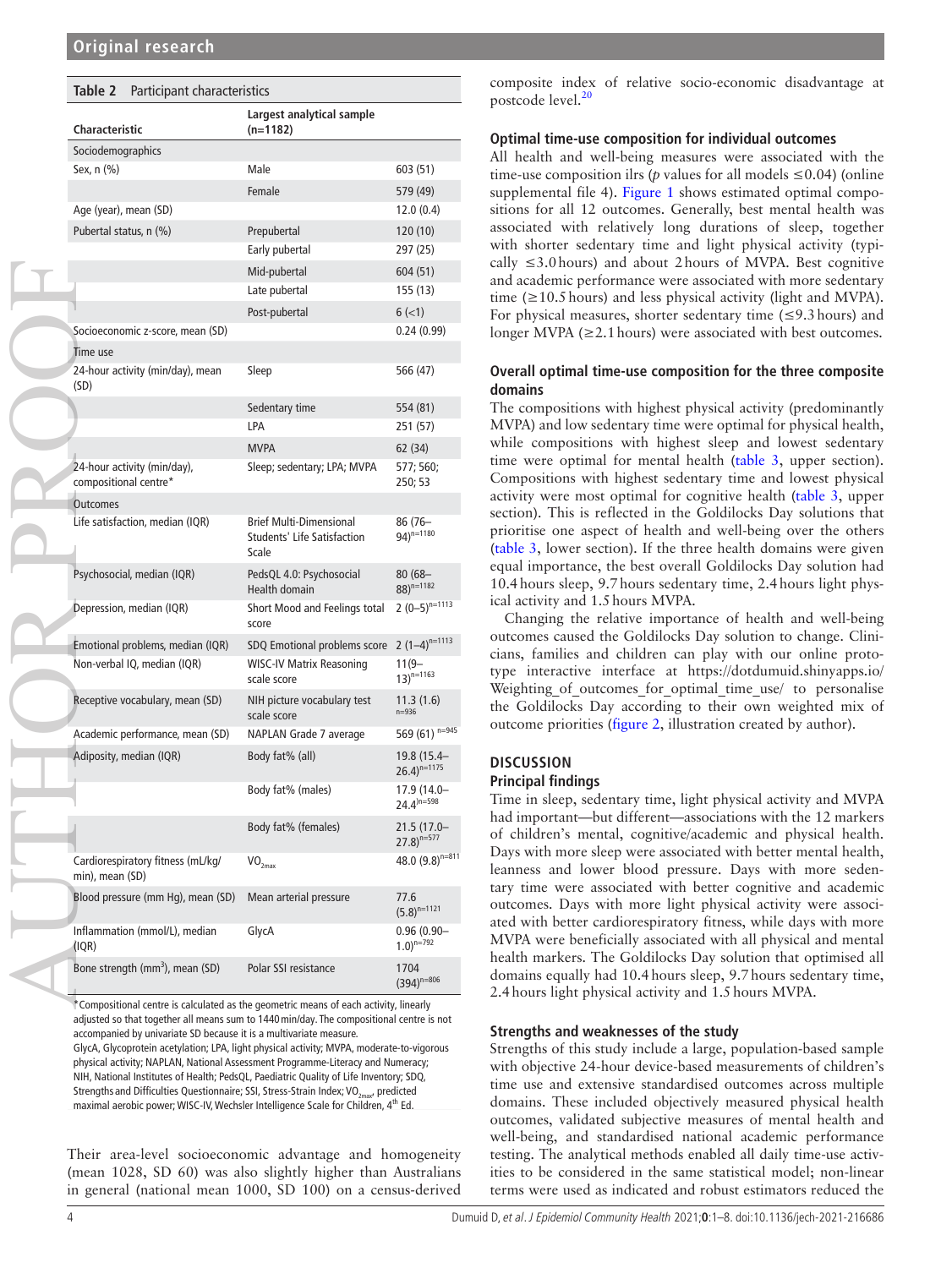

<span id="page-4-0"></span>**Figure 1** Optimal daily durations of activity behaviours relative to the compositional means of the sample. Optimal durations (shown as dots) are calculated as the compositional mean of the best 5% of time-use compositions for each of the outcomes. Daily durations do not always sum exactly to 24 hours due to rounding. The range associated with the best 5% is shown by the horizontal lines. Broken grey line represents the compositional mean of the sample. Grey shading indicates durations of sleep and MVPA recommended by current Australian 24-hour guidelines. All models adjusted for age, sex, puberty and household socioeconomic position. Bone model additionally adjusted for body mass, cardiorespiratory fitness model additionally adjusted for body mass index standardised to international norms. CRF, cardiorespiratory fitness; MVPA, moderate-to-vigorous physical activity.

potential influence of outlying observations. Limitations include the narrow age band (10.7–13.0 years) and the slight socioeconomic advantage of participating children, requiring caution in extrapolating findings. The cross-sectional nature of the CheckPoint study precludes inferences of causality, with reverse causality (eg, adiposity limiting MVPA, or high academic potential stimulating more study) and residual confounding (eg, by diet or parenting style) both possible. Two types of bioimpedance scales were used for %body fat measurement (Tanita BC-351 and InBody 230). While both devices are validated for %body fat, agreement between devices is not known. Our estimated optimal durations are directly dependent on the daily activity durations estimated by this accelerometry, and may not be generalisable for different devices, wear locations or data processing protocols. $^{21}$  $^{21}$  $^{21}$ Although accelerometry is 'objective' and considered gold standard for measuring time use, differences in the device used, wear site, wear-time protocol and data treatment can substantially

<span id="page-4-1"></span>

| <b>Table 3</b> Goldilocks Day solutions for individual health domains and |  |  |  |
|---------------------------------------------------------------------------|--|--|--|
| overall health and well-being                                             |  |  |  |

|                                       | Sleep          | Sedentary | LPA | <b>MVPA</b> |
|---------------------------------------|----------------|-----------|-----|-------------|
| <b>Health domain</b>                  | $(hour/day)^*$ |           |     |             |
| Mental                                | 11.0           | 8.4       | 2.4 | 2.1         |
| Cognitive/academic                    | 9.7            | 11.7      | 2.0 | 0.6         |
| Physical                              | 9.8            | 8.9       | 2.8 | 2.5         |
| Overall health and well-being         |                |           |     |             |
| Equal priorities across domains       | 10.4           | 9.7       | 2.4 | 1.5         |
| Prioritise mental healtht             | 10.5           | 9.4       | 2.4 | 1.6         |
| Prioritise cognitive/academic healtht | 10.3           | 10.2      | 2.3 | 1.2         |
| Prioritise physical healtht           | 10.3           | 9.5       | 2.5 | 1.7         |
|                                       |                |           |     |             |

\*Daily compositions do not all sum exactly to 24 hours due to rounding. †Prioritised health domains are double weighted.

LPA, light physical activity; MVPA, moderate-to-vigorous physical activity

influence estimated durations of activities.<sup>[21](#page-7-34)</sup> Accelerometer counts in the CheckPoint study were collapsed into 60s epochs, which is long in comparison to some child studies. Because children tend to accumulate MVPA sporadically, the long epoch length may have somewhat reduced the estimates for MVPA in this study. However, while the exact Goldilocks Day estimates might change if different devices/epochs/cutpoints were chosen, the key messages are unlikely to change. We imputed non-wear time if the paper-based activity logs indicated the accelerometer was removed for 'sport'. Although this helps to prevent systematic underestimation of MVPA, reasons for device removal were not always provided and the procedure has not been validated. Accelerometry is unable to differentiate between activity types and contexts that may have diverging effects on health, for example screen time and reading. This means that our findings about sedentary time apply to all forms of sedentary time (eg, including reading), rather than screen time alone; therefore, they are not directly applicable to the current 24-hour guidelines for children's screen time. [A](#page-7-5)UTHOR PROPERTY AT AUTHOR PROPERTY AND RESEARCH TO A REPORT OF THE SAUTHOR PROPERTY AND RESEARCH TO A REPORT OF THE SAUTHOR PROPERTY AND RESEARCH TO A REPORT OF THE SAUTHOR PROPERTY AND RELATION AND RELATION AND RELATION A

#### **Comparison with previous literature**

Our findings confirm previous time-use research showing that more MVPA, longer sleep and less sedentary time are associated with better physical health (predominantly adiposity).<sup>8</sup> They also confirm reports that more light physical activity is associated with higher adiposity and worse behavioural and cognitive outcomes.[22–25](#page-7-35) Our findings associating longer light physical activity with better cardiorespiratory fitness appear to contradict one previous study, although of preschool children.<sup>[25](#page-7-36)</sup> Comparable 24-hour time-use studies of other physical measurements, psychological and mental health outcomes and cognitive outcomes are lacking.

No previous study has attempted to describe durations of activities for best overall health and well-being across a 24-hour day. Yet, some qualitative research suggests that parents,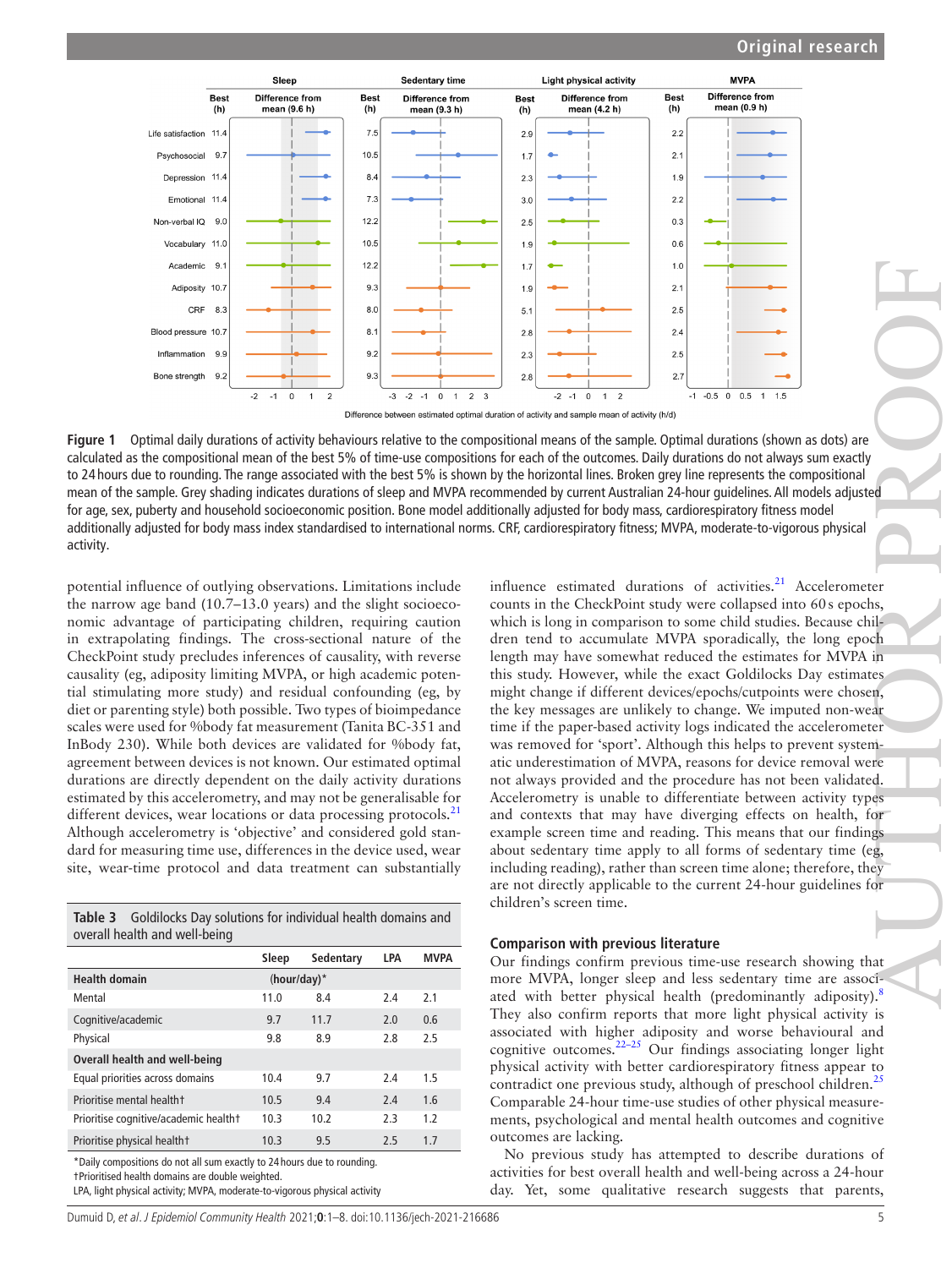

**Figure 2** Prototype of online interactive interface to personalise the Goldilocks Day according to own health priorities. The online interface found at [https://dotdumuid.shinyapps.io/Weighting\\_of\\_outcomes\\_for\\_optimal\\_time\\_use/](https://dotdumuid.shinyapps.io/Weighting_of_outcomes_for_optimal_time_use/) allows the user to define their own health priorities by adjusting

caregivers, clinicians and educators want definitive guidelines recommending time durations.[26](#page-7-37) In lieu of supporting evidence for optimal durations across multiple domains, studies examining whether participants meeting one, two or more of the activity guidelines have better health compared with those who do not meet the guidelines are cited as evidence for the recommended durations.<sup>23</sup> Our estimated Goldilocks solution which gives equal weight to mental, cognitive and physical domains is consistent with the current 9–11hours/day recommendation for sleep (10.4hours/day). Our estimate for optimal MVPA is higher than the minimum threshold provided in the current recommendation (1.5hours/day vs at least 1hour/day), and provides support for its open-ended nature, that is, that more MVPA is better. We found large variability in the best estimated durations of light physical activity and sedentary time, possibly because the contexts and types of these behaviours are important to outcomes (eg, sedentary study vs sedentary recreational screen time). This may provide support to current 24-hour guidelines which do not provide specific time recommendations for light physical activity and total sedentary time. Nonetheless, it does seem important to consider the impacts of overall time spent being sedentary on health. structure of the personalistic recommendation recommendations for the personalised Goldilocks Day according to own health piccilies. The online and the right and the right. Illustration recommendation recommendation recomm

# **Interpretation and implications for clinicians and policymakers**

The important conclusion for health practitioners and policymakers is that no one-size-fits-all prescription for time use is likely to optimise all outcomes simultaneously for all children. When providing lifestyle advice about time use, clinicians may consider tailoring these to parents' and children's health priorities. Were such an approach to be formalised into guidelines (beyond the scope of this paper), then evidence-based consideration would be required as to the relative weightings within each domain.

Policy-makers should consider how to develop flexible time-use guidelines that can readily be communicated, translated <span id="page-5-0"></span>and varied according to what outcomes are felt to be most important for individuals or age groups. Such a hierarchy of health priorities is likely to differ by sociodemographic factors such as pre-existing health conditions, sex, age and culture. We presented one decision-making tool, but other methods might be used to determine population-level subjective weightings. Discrete choice experiments which ask participants to choose between a series of finite options in order to ascertain their priorities could be an option (eg, 'Which would you prefer: a 30% chance of depression and a 50% chance of academic success, or a 10% chance of depression and a 25% chance of academic success?'). Citizen's juries or questionnaires asking participants to rank health outcomes in order of importance to them or their children may be an alternative.

# **Future directions**

Advanced optimisation methods are popular in fields of computer science and artificial intelligence, usually with commercial incentives. To our knowledge, such methods have not yet been integrated in time-use epidemiology—even though how children spend their day is one of the most fundamental decisions parents, schools and societies must make. Optimal daily durations estimated by this study should be confirmed by further studies among participants of different ages and of different countries and cultural backgrounds. Similar studies should be conducted among clinical populations. Future studies may apply more sophisticated methods to optimise time use. Machine learning could be used to find the objective functions best suited to the data and to identify multidimensional peaks or optima.

Future work may incorporate constraints to the optimisation procedure. For example, it is not helpful if the optimal durations are not possible or feasible for the average child to achieve. In this study we limited any optima to be within the ranges observed in the sample, the 'empirical time-use footprint'. Nonnegotiable constraints such as passive travel commutes or school hours could be included in the optimisation procedure.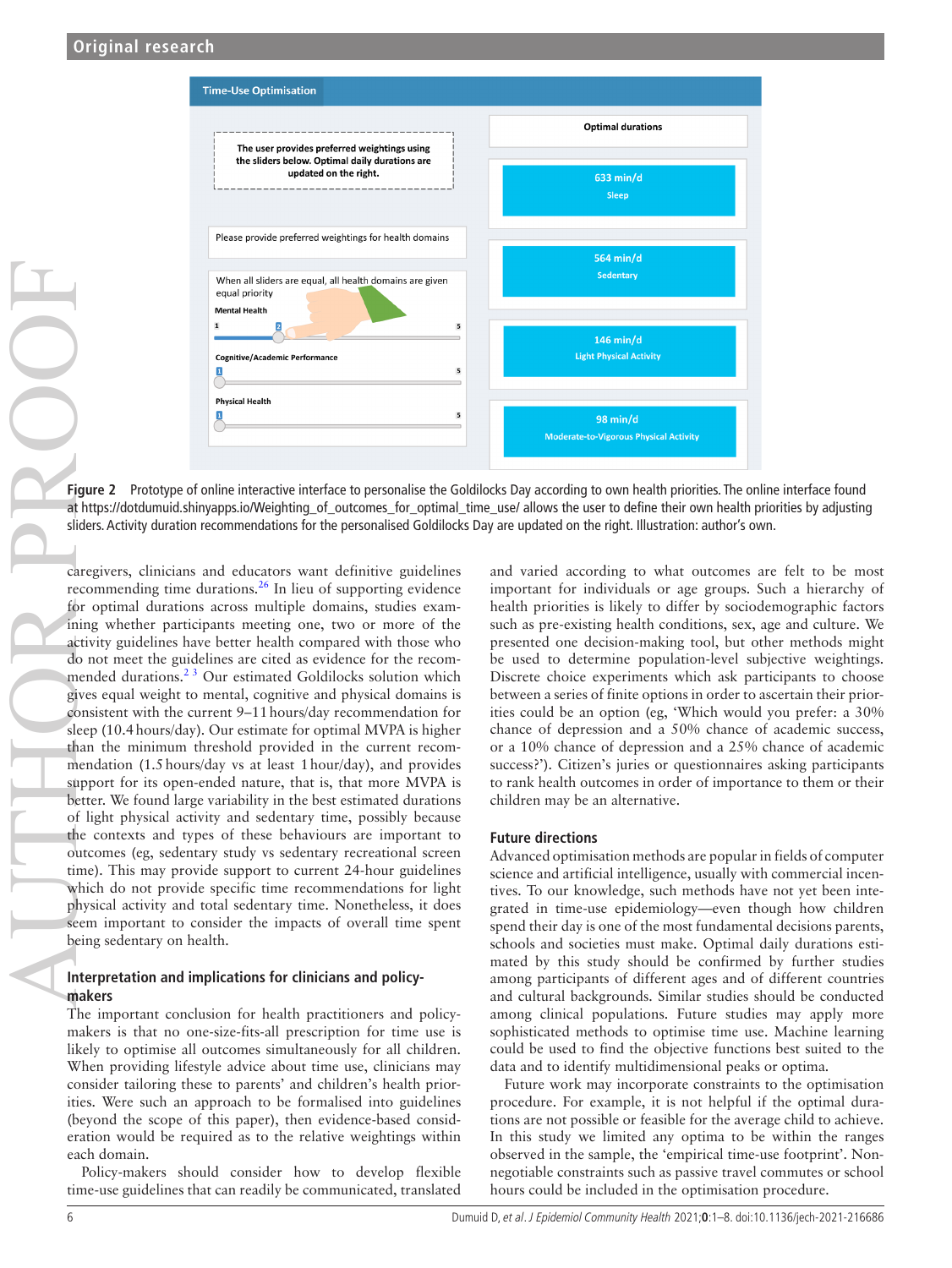Other ways of classifying time use may lead to different recommendations. Separating MVPA into moderate and vigorous intensities was not feasible in this study, given the very small amounts of time children spent in the latter (mean (SD)=6 (7) min/day) with 50 children (4%) recording none at all. Posture-based classifications (sitting, standing, stepping) and classifications from time-use diaries or recalls that provide activity types (eg, screen time, chores, studying, socialising) are alternatives that may have different effects on the variety of outcomes reported here.

Instead of describing best days, future studies and public health strategies and guidelines may describe best weeks. This approach would allow greater flexibility in how activities are accumulated and may be more achievable for families. It may be difficult to modify behaviour during weekdays due to restrictions of school hours and parental work commitments. Weekends may be used to compensate for reduced sleep and physical activity during weekdays. For example, the best weekly balance of behaviours may favour some types of sedentary behaviour on weekdays (to optimise cognition and academic performance) but physical activity and sleep on the weekends (to optimise mental and physical health).

# **CONCLUSION**

The best way children should spend their time across sleep, sedentary time and physical activity (light physical activity and MVPA) depends on the health outcomes of interest. For all outcomes (except cardiorespiratory fitness) estimated optimal sleep duration was ≥9hours, and for all outcomes (except non-verbal IQ and vocabulary) optimal MVPA was >1hour, as recommended by most guidelines. For three-quarters of outcomes, optimal MVPA duration was more than double the lower 1hour/day threshold of current MVPA recommendations. Optimal durations for sedentary time and light physical activity varied widely. These findings challenge a one-size-fits-all approach to activity guidelines.

# **What is already known on this subject**

- ► Time spent sleeping, sedentary and in physical activity impacts all areas of children's health and well-being.
- ► Parents, caregivers, clinicians and educators want activity guidelines that recommend durations of sleep, sedentary behaviour and physical activity.

# **What this study adds**

- ► No one-size-fits-all 'Goldilocks Day' simultaneously optimised all outcomes—best durations of activities varied depending on health and well-being priorities.
- ► When providing lifestyle advice about time use, clinicians and policy-makers may consider tailoring these to parents' and children's health priorities.
- ► Our decision-making tool facilitates customisation of timeuse recommendations.

#### **Author affiliations**

<sup>1</sup> Alliance for Research in Exercise, Nutrition and Activity (ARENA), Allied Health & Human Performance, University of South Australia, Adelaide, South Australia, Australia

2 Murdoch Children's Research Institute, Parkville, Victoria, Australia <sup>3</sup>Department of Paediatrics, The University of Melbourne, Parkville, Victoria, Australia

<sup>4</sup> ANU Centre for Social Research and Methods, ANU College of Arts & Social Sciences, The Australian National University, Canberra, Australian Capital Territory, Australia

<sup>5</sup>Centre for Social and Early Emotional Development, School of Psychology, Deakin University, Burwood, Victoria, Australia

<sup>6</sup>Infection and Immunity, Royal Children's Hospital, Melbourne, Parkville, Australia <sup>7</sup>Department of Endocrinology and Diabetes, Royal Children's Hospital, Parkville, Victoria, Australia

<sup>8</sup>Nuffield Department of Women's & Reproductive Health, University of Oxford, Oxford, UK

9 Deakin Health Economics, School of Health and Social Development, Deakin University, Burwood, Victoria, Australia

<sup>10</sup>The Liggins Institute, The University of Auckland, Grafton, Auckland, New Zealand

**Acknowledgements** This paper uses unit record data from Growing Up in Australia, the Longitudinal Study of Australian Children. The study is conducted in partnership between the Department of Social Services (DSS), the Australian Institute of Family Studies (AIFS) and the Australian Bureau of Statistics (ABS). We thank the LSAC and CheckPoint study participants, staff and students for their contributions. The findings and views reported in this paper are solely those of the authors and should not be attributed to DSS, AIFS or the ABS. Dorothea Dumuid (University of South Australia) had full access to all the data in the study and takes responsibility for the integrity of the data and the accuracy of the data analysis. REDCap (Research Electronic Data Capture) electronic data capture tools were used in this study. More information about this software can be found at: [www.project-redcap.org](http://www.project-redcap.org/).

**Contributors** DD had full access to all the data in the study and takes responsibility for the integrity of the data and the accuracy of the data analysis. All authors critically revised the manuscript and approved the final version. Each author agrees to be accountable for all aspects of the work. Study concept and design: MW (principal investigator of CheckPoint), TO, PS, BE, DPB and TD are study investigators involved in the conception and oversight of the Child Health CheckPoint. Obtained CheckPoint funding: MW, TO, PS, BE, DPB and TD. Acquisition, analysis or interpretation of data: KLy, MW, TO, KLa and PS contributed to the collection of data. DD analysed the data. DD, TO, MW, KLa, BE, KLy, DPB, PS, TD and HL contributed to the interpretation of the data. Drafting of the manuscript: DD, MW and TO. Critical revision of the manuscript for important intellectual content: DD, TO, MW, KLa, BE, KLy, DPB, PS, TD and HL. Administrative, technical, or material support: DD, TO, MW, KLa, BE, KLy, DPB, PS, TD and HL.Study supervision: MW and TO. AUTHOR PROOF

**Funding** This work was funded by the Australian National Health and Medical Research Council (NHMRC) (GNT1041352; GNT1109355; GNT1186123; GNT1162166 to DD; GNT1091124 to KLy; GNT1175744 to DPB; GNT1160906 to MW); the National Heart Foundation of Australia (100660; 102084 to DD; 101239 to KLy; The Royal Children's Hospital Foundation (2014-241); the Murdoch Children's Research Institute (MCRI) (No award number available); The University of Melbourne (No award number available); the Financial Markets Foundation for Children (2014 $<sub>1</sub>$ </sub> 055, 2016-310); and the Australian Department of Social Services (DSS) (No award number available). Research at the MCRI is supported by the Victorian Government's Operational Infrastructure Support Program (No award number available). DD and TO are researchers in the NHMRC Centre of Research Excellence in Driving Global Investment in Global Adolescent Health (GNT1171981).

**Disclaimer** The funders had no role in the design and conduct of the study; collection, management, analysis, and interpretation of the data; preparation, review, or approval of the manuscript; and decision to submit the manuscript for publication.

**Competing interests** None declared.

**Patient consent for publication** Not required.

**Ethics approval** Ethical approval was granted by The Royal Children's Hospital (Melbourne) Human Research Ethics Committee (HREC33225D) and the Australian Institute of Family Studies Ethics Committee (AIFS14-26).

**Provenance and peer review** Not commissioned; externally peer reviewed.

**Data availability statement** The Longitudinal Study of Australian Children datasets and technical documents are available to researchers at no cost via a licence agreement. Data access requests are co-ordinated by the National Centre for Longitudinal Data. More information is available at [https://dataverse.ada.edu.au/](https://dataverse.ada.edu.au/dataverse/lsac) [dataverse/lsac.](https://dataverse.ada.edu.au/dataverse/lsac)

**Supplemental material** This content has been supplied by the author(s). It has not been vetted by BMJ Publishing Group Limited (BMJ) and may not have been peer-reviewed. Any opinions or recommendations discussed are solely those of the author(s) and are not endorsed by BMJ. BMJ disclaims all liability and responsibility arising from any reliance placed on the content. Where the content includes any translated material, BMJ does not warrant the accuracy and reliability of the translations (including but not limited to local regulations, clinical guidelines, terminology, drug names and drug dosages), and is not responsible for any error and/or omissions arising from translation and adaptation or otherwise.